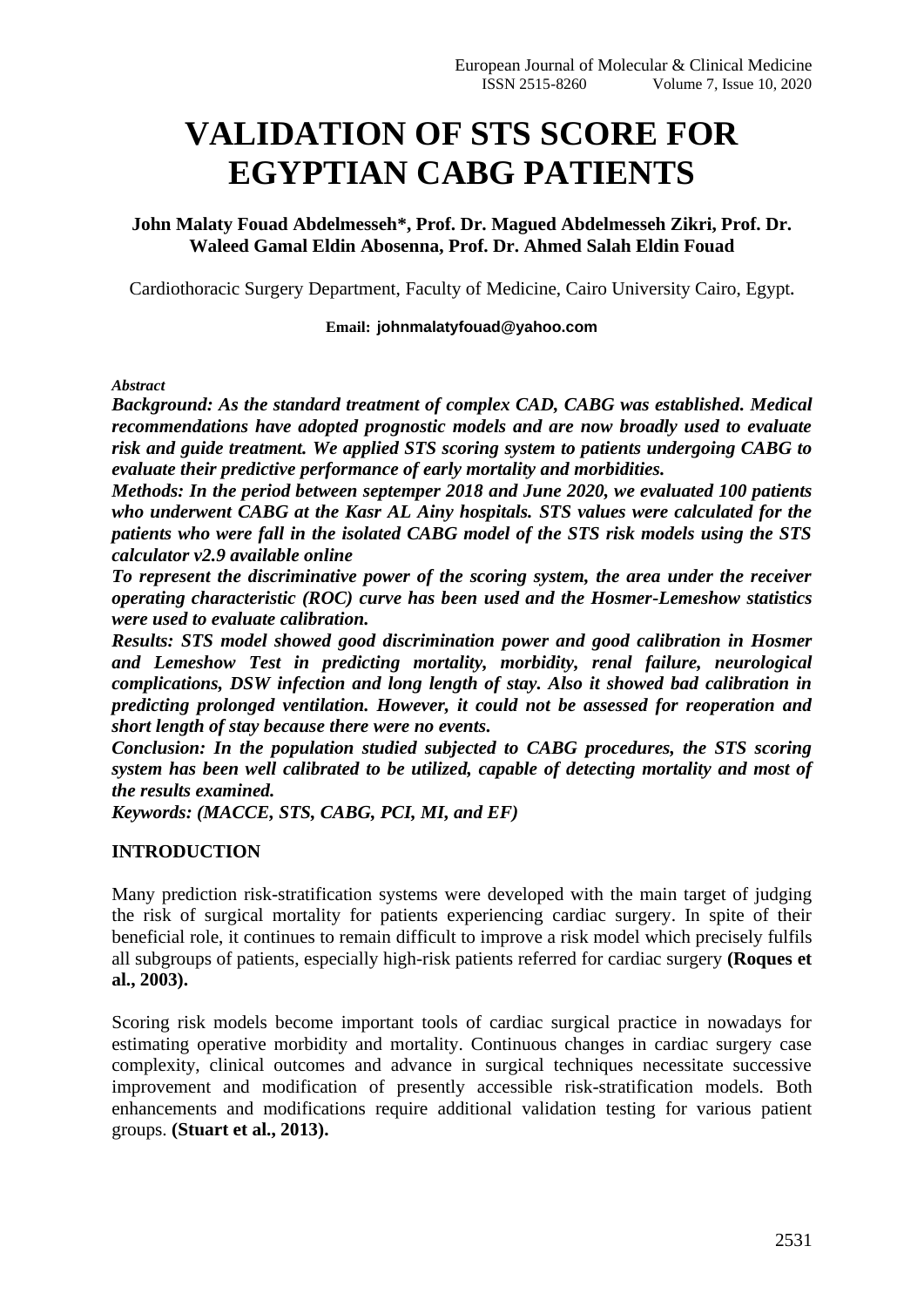Risk assessment is still a difficult issue in European patients, in spite of recently updated Euro SCORE II that is associated with improvements in comparison with the both additive and logistic Euro SCORE. The Society of Thoracic Surgeons (STS) score was shown to be better than the Euro SCORE, but in some patient subgroups, some studies have still documented poor model performance. Risk models were known to be poorly calibrated and to overestimate mortality, especially in high-risk patients. **(Chalmers et al., 2013).**

Many interacting factors result in suboptimal model performance. That may be due to the risk score omitting many risk factors that may as effective as conventional cardiovascular risk factors (e.g. renal failure, diabetes). Most risk models originate from standard statistical approaches, not taking into account associations with the risk factor or complexity unique to the procedure. A mismatch is often found among the model's original patient cohort and the patient populations with which it is used in practice; certain subgroups of patients are typically under-represented. **(Dewey et al., 2008).**

# **Aim of Work**

This study is carried out to analyze patients' data in prospective design to evaluate the predictive perormance of STS score in Egyptian cardiac surgical patients who will undergoe CABG procedure. Also, it will provide a foundation of this model if it is fitting the status of Egyptian patients with an acceptable level of accuracy to predict the morbidity and mortality with good clinical performance.

# **Patients and Methods**

This was a hospital-based prospective, descriptive study done at the Cardiothoracic Surgery Department of ElKasr Alaini Hospital.

A computerized registry of all patients who underwent isolated CABG operation over the period from septemper 2018 to June 2020 was used after exclusion of patients who were not gone with our inclusion criteria and those with incomplete data.

These patients were selected for this study after approval of the local ethical committee as per the following inclusion and exclusion criteria:

# **Inclusion Criteria:**

- 18 years of age or more.
- Isolated CABG surgery...

## **Exclusion Criteria:**

- Under 18 years of age.
- Weight of body less than 30 KG.
- Congenital heart surgery.
- Isolated valve surgery
- CABG and valve surgery

•

All factors have been recorded in our database for and patient data set, which include demographic and administrative, preoperative risk factors, intraoperative, postoperative data, complications, mortality and morbidity.

A comprehensive set of variables and definitions had been used to go parallel with variables of the STS National Databases.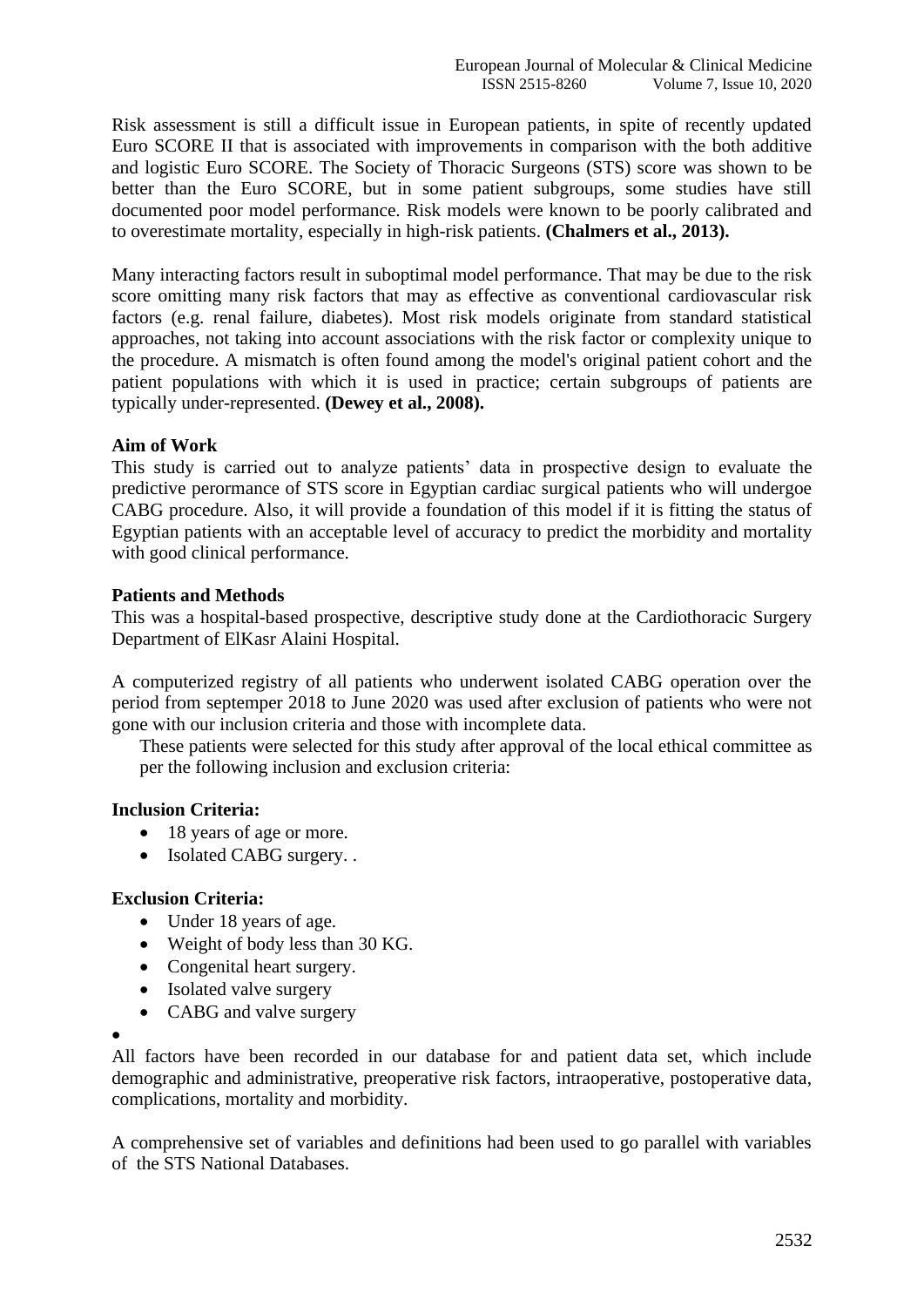All patients were evaluated thoroughly during the operations and their intensive care unit stay till their transfer to the ward and their discharge from the hospital.

The major postoperative assessment was defined as follows to go parallel with definitions of the STS National Databases.

## **Statistical Analysis**

Data was entered and statistically analyzed in version 25 of the Statistical Package of Social Science Software (IBM SPSS Statistics for Windows, Version 25.0. Armonk, NY: IBM Corp.). For quantitative variables, and frequency and percentage for qualitative variables, data was represented using mean and standard deviation. The comparison was carried out using Chi square or Fisher's exact tests between groups for qualitative variables whereas the comparison was carried out using independent sample t-tests for quantitative variables. Curve analysis of receiver operating characteristics (ROC) was conducted to explore the overall validity of different scores and determine the most suitable cut-off point through Youden indexwith the appropriate validity measures e.g. sensitivity, specificity……... Hosmer– Lemeshow test for goodness of fitwas used to calibrate different scores through matching the observed values with that expected by scores within each decile subgroup. Statistically significant P values less than or equal to 0.05 have been regarded.

## **Results**

STS model showed good **calibration** in Hosmer and Lemeshow Test in predicting mortality  $(P=0.99)$ , morbidity  $(P=0.858)$ , renal failure  $(P=1.0)$ , neurological complications $(P=0.986)$ , DSW infection (P=0.38) and long length of stay(P=0.66).

\*Also it showed bad calibration in predicting prolonged ventilation ( $P= 0.06$ ).

\*However, it could not be assessed for reoperation and short length of stay because there were no events.

STS showed good **discrimination** power in predicting mortality (AUC was 0.974 and 95% CI for AUC 0.937-1.0) ,morbidity (AUC for STS was 0.811 and 95% CI for AUC 0.679- 0.943 ), renal failure (The AUC for STS was 1.0 and 95% CI for AUC 1.0-1.0 ), neurological complications (The AUC for STS was 0.979and 95% CI for AUC 0.950-1.0 ), prolonged ventilation (The AUC for STS was 0.816 and 95% CI for AUC 0.671-0.961 ), DSWI (The AUC for STS was 0.758and 95% CI for AUC 0.673-0.842 ) and prolonged Length of Stay (The AUC for STS was 0.745 and 95 % CI for AUC 0.454-1.0 ) .

\*However, it could not be assessed for reoperation and short length of stay because there were no events.

Some **correlations** were found during study and have to be mentioned:

\*low EF, urgent or emergent status and IABP insertion were found significantly related to mortality, morbidity and prolonged ventilation.

\*HTN and previous MI were significantly correlated with morbidity and prolonged ventilations.

\*Unstable angina was also related to mortality and morbidty (Table1-14 and Fig1).

**Table (1):** ROC curve values to explore the discriminant ability of. STS in predicting mortality.

| <b>ROC</b> analysis for mortality |  |
|-----------------------------------|--|
|                                   |  |

| <b>AUC</b> | $25\%$ L                 | value | off<br>ેut<br>point      | Sens   | Spec                  | <b>PPV</b> | <b>NPV</b> | Acc                               |
|------------|--------------------------|-------|--------------------------|--------|-----------------------|------------|------------|-----------------------------------|
| 0.974      | $\Omega$<br>. u s<br>1.U | 0.001 | $\overline{\phantom{a}}$ | 100.0% | 7%<br>$\alpha$<br>، ت | 36.4<br>4% | 100.0%     | 0 <sup>2</sup><br><sup>3.0%</sup> |

**AUC**=area under the curve, **CI**=confidence interval, **Sens**=sensitivity, **Spec**=Specificity, **PPV**=positive predictive value, **Acc**=accuracy.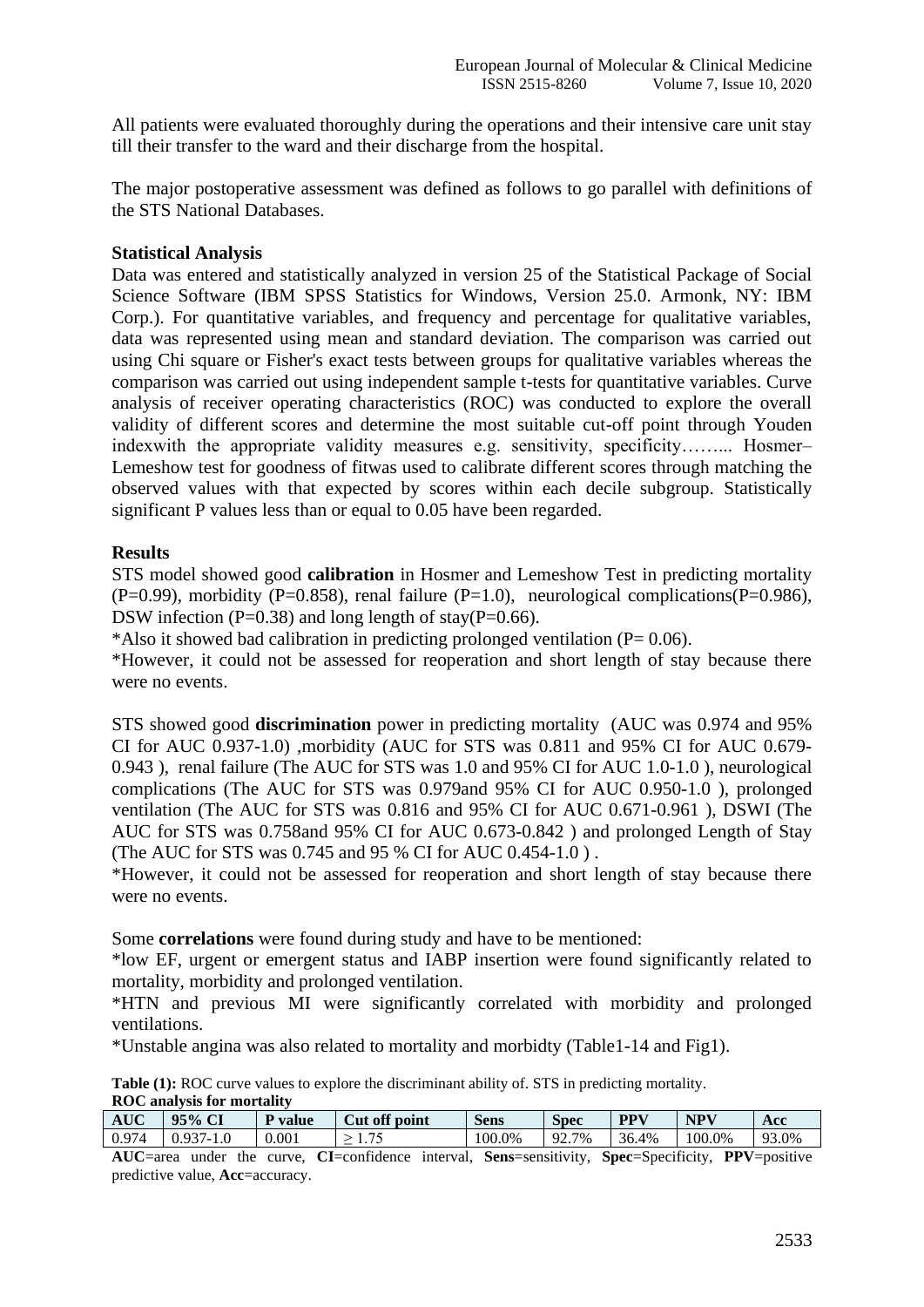

Fig. (1): ROC curve to explore the discriminant ability of STS score in predicting mortality.

| Table (2): Hosmer and Lemeshow Testfor STS in predicting mortality. Hosmer and Lemeshow Test for |  |  |  |  |  |
|--------------------------------------------------------------------------------------------------|--|--|--|--|--|
| Mortality $(X^2=1.311, df=8, P=0.995)$                                                           |  |  |  |  |  |

|                | <b>Mortality</b> |                 |                 |                 |    |
|----------------|------------------|-----------------|-----------------|-----------------|----|
|                | N <sub>0</sub>   |                 | Yes             | <b>Total</b>    |    |
|                | <b>Observed</b>  | <b>Expected</b> | <b>Observed</b> | <b>Expected</b> |    |
|                | 10               | 10.0            | 0               | 0.0             | 10 |
| 2              | 10               | 10.0            | 0               | 0.0             | 10 |
| 3              | 10               | 10.0            | $\theta$        | 0.0             | 10 |
| $\overline{4}$ | 11               | 10.9            | 0               | 0.1             | 11 |
| 5              | 11               | 10.9            | 0               | 0.1             | 11 |
| 6              | 10               | 9.9             | 0               | 0.1             | 10 |
| 7              | 10               | 9.9             | 0               | 0.1             | 10 |
| 8              | 10               | 9.8             | 0               | 0.2             | 10 |
| 9              | 9                | 9.6             |                 | 0.4             | 10 |
| 10             | 5                | 5.0             | 3               | 3.0             | 8  |

**Table (3):** ROC curve values to explore the discriminant ability of STS score.in predicting morbidity or mortality. **ROC analysis for morbidity or mortality**

| AUC   | 95%CI              | <b>Pvalue</b> | Cutoff point | Sens                                | Spec  | <b>PPV</b> | <b>NPV</b> | Acc   |
|-------|--------------------|---------------|--------------|-------------------------------------|-------|------------|------------|-------|
| 0.811 | 0.943<br>0.679-0.9 | 0.000         | 10.74        | $3.3\%$<br>$\overline{\phantom{a}}$ | 83.5% | 44.0%      | 7%<br>94.7 | 82.0% |

**AUC**=area under the curve, **CI**=confidence interval, **Sens**=sensitivity, **Spec**=Specificity, **PPV**=positive predictive value, **Acc**=accuracy.

**Table (4):** Hosmer and Lemeshow Testfor STS in predicting morbidity. Hosmer and Lemeshow Test for Morbidity or mortality  $(X^2=3.993, df=8, P=0.858)$ 

| Morbidity or mortality |                 |                 |                 |    |  |  |
|------------------------|-----------------|-----------------|-----------------|----|--|--|
| N <sub>0</sub>         |                 | Yes             | <b>Total</b>    |    |  |  |
| <b>Observed</b>        | <b>Expected</b> | <b>Observed</b> | <b>Expected</b> |    |  |  |
|                        | 10.6            |                 | 0.4             |    |  |  |
| 10                     | 9.6             |                 | 0.4             | 10 |  |  |
| 10                     | 10.5            |                 | 0.5             | 11 |  |  |
| O                      | 9.5             |                 | 0.5             | 10 |  |  |
|                        | 9.3             |                 | 0.7             | 10 |  |  |
| Q                      | 9.1             |                 | 0.9             | 10 |  |  |
|                        | 9.8             |                 | 1.2             |    |  |  |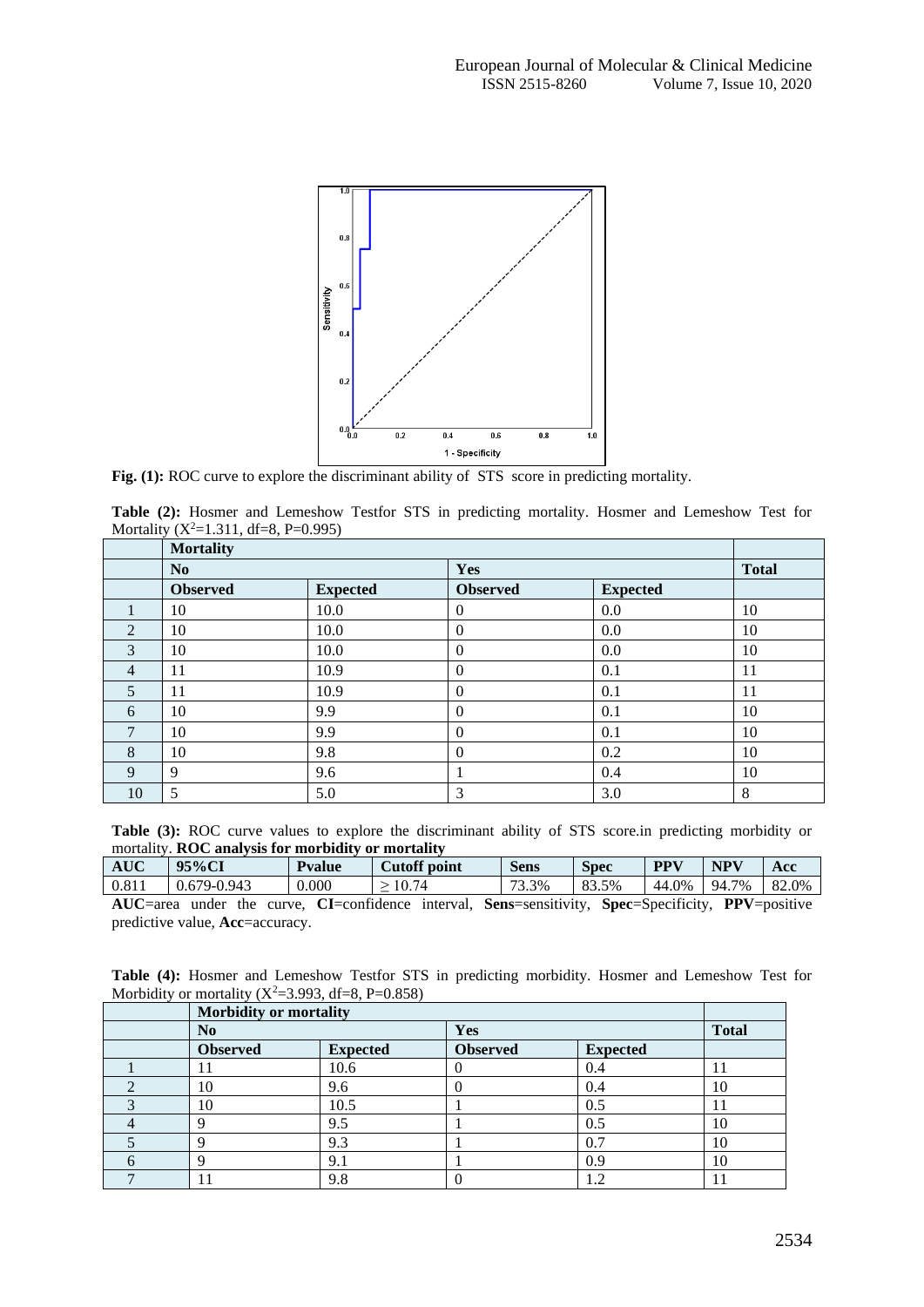European Journal of Molecular & Clinical Medicine ISSN 2515-8260 Volume 7, Issue 10, 2020

|   | <u>v. 1</u> |              |  |
|---|-------------|--------------|--|
|   | ◡…          | ້∙∙          |  |
| - | $\sim$      | $\sim \cdot$ |  |

**Table (5):** ROC curve values to explore the discriminant ability of STS in predicting renal failure. ROC analysis for RF

| <b>AUC</b> | 95%CI                                         | <b>Pyalue</b>                    | Cutoff point | Sens    | Spec                                                                                       | <b>PPV</b>                                 | <b>NPV</b> | Acc                        |
|------------|-----------------------------------------------|----------------------------------|--------------|---------|--------------------------------------------------------------------------------------------|--------------------------------------------|------------|----------------------------|
| 1.U        | U- '                                          | 0.001                            | 1.36         | 100.0%  | 100.0%                                                                                     | $0.0\%$                                    | 100.0%     | 100.0%                     |
| ATIC       | $\sim$ $\sim$ $\sim$ $\sim$<br>$ \sim$ $\sim$ | $\sim$ $\sim$ $\sim$<br>$+1 - 1$ | $\alpha$     | $-1000$ | $\mathbf{C}_{\alpha m}$ $\alpha$ $\alpha$ $\beta$ $\beta$ $\beta$ $\beta$ $\beta$ $\gamma$ | $\mathbf{v}$ non- $\mathbf{v}$ non-tracter |            | $\text{DDV}_{\text{meas}}$ |

**AUC**=area under the curve, **CI**=confidence interval, **Sens**=sensitivity, **Spec**=Specificity, **PPV**=positive predictive value, **Acc**=accuracy.

**Table (6):** Hosmer and Lemeshow Test for STS in predicting renal failure. Hosmer and Lemeshow Test for RF  $(X^2=0.0, df=8, P=1.0)$ 

|                | <b>RF</b>       |                 |                 |                 |               |
|----------------|-----------------|-----------------|-----------------|-----------------|---------------|
|                | N <sub>0</sub>  |                 | Yes             |                 | <b>Total</b>  |
|                | <b>Observed</b> | <b>Expected</b> | <b>Observed</b> | <b>Expected</b> |               |
|                | 10              | 10.0            | $\overline{0}$  | 0.0             | 10            |
| $\overline{2}$ | 11              | 11.0            | $\Omega$        | 0.0             | 11            |
| 3              | 11              | 11.0            | $\Omega$        | 0.0             | 11            |
| $\overline{4}$ | 10              | 10.0            | $\Omega$        | 0.0             | 10            |
| 5              | 10              | 10.0            | $\Omega$        | 0.0             | 10            |
| 6              | 11              | 11.0            | $\theta$        | 0.0             | 11            |
| 7              | 10              | 10.0            | $\overline{0}$  | 0.0             | 10            |
| 8              | 10              | 10.0            | $\theta$        | 0.0             | 10            |
| 9              | 10              | 10.0            | $\Omega$        | 0.0             | 10            |
| 10             | 5               | 5.0             | 2               | 2.0             | $\mathcal{I}$ |

**Table (7):** ROC curve values to explore the discriminant ability of STS in predicting neurological complications.

## **ROC analysis for permanent stroke**

| <b>AUC</b> | $95\%$ C      | $\mathbf{r}$<br>Pvalue | Cutoff point | $\sim$<br>Sens | Spec                    | <b>PPV</b>    | NPV    | Acc   |
|------------|---------------|------------------------|--------------|----------------|-------------------------|---------------|--------|-------|
| 0.979      | $950-$<br>1.0 | 0.001                  | .<br>-       | 100.0%         | 95.9%<br>Q <sub>5</sub> | $-42.5$<br>9% | 100.0% | 96.0% |

**AUC**=area under the curve, **CI**=confidence interval, **Sens**=sensitivity, **Spec**=Specificity, **PPV**=positive predictive value, **Acc**=accuracy.

**Table (8):** Hosmer and Lemeshow Testfor STS in predicting neurological complications. Hosmer and Lemeshow Test for Permanent stroke  $(X^2=1.809, df=8, P=0.986)$ 

|                | <b>Permanent stroke</b> |                 |                 |                 |    |
|----------------|-------------------------|-----------------|-----------------|-----------------|----|
|                | N <sub>0</sub>          |                 | Yes             | <b>Total</b>    |    |
|                | <b>Observed</b>         | <b>Expected</b> | <b>Observed</b> | <b>Expected</b> |    |
|                | 11                      | 11.0            | $\theta$        | 0.0             | 11 |
| $\overline{2}$ | 9                       | 9.0             | $\Omega$        | 0.0             | 9  |
| 3              | 11                      | 11.0            | $\theta$        | 0.0             | 11 |
| 4              | 10                      | 9.9             | $\theta$        | 0.1             | 10 |
| 5              | 11                      | 10.9            | $\Omega$        | 0.1             | 11 |
| 6              | 10                      | 9.9             | $\theta$        | 0.1             | 10 |
| 7              | 10                      | 9.9             | $\theta$        | 0.1             | 10 |
| 8              | 11                      | 10.8            | $\theta$        | 0.2             | 11 |
| 9              | 10                      | 9.7             | $\Omega$        | 0.3             | 10 |
| 10             | 4                       | 5.0             | 3               | 2.0             | ⇁  |

**Table (9):** ROC curve values to explore the discriminant ability of STS in predicting prolonged ventilation. **ROC analysis for prolonged ventilation**

| <b>AUC</b> | 95%CI                      | Pvalue | <b>Cutoff point</b> | <b>Sens</b> | $\sim$<br>Spec | <b>PPV</b> | <b>NPV</b>  | Acc   |
|------------|----------------------------|--------|---------------------|-------------|----------------|------------|-------------|-------|
| 0.816      | '1-0.961<br>$0.67^{\circ}$ | 0.000  | 7.98<br>_           | 75<br>5.0%  | $1.5\%$<br>87  | 45.0%      | 3%<br>96.5. | 86.0% |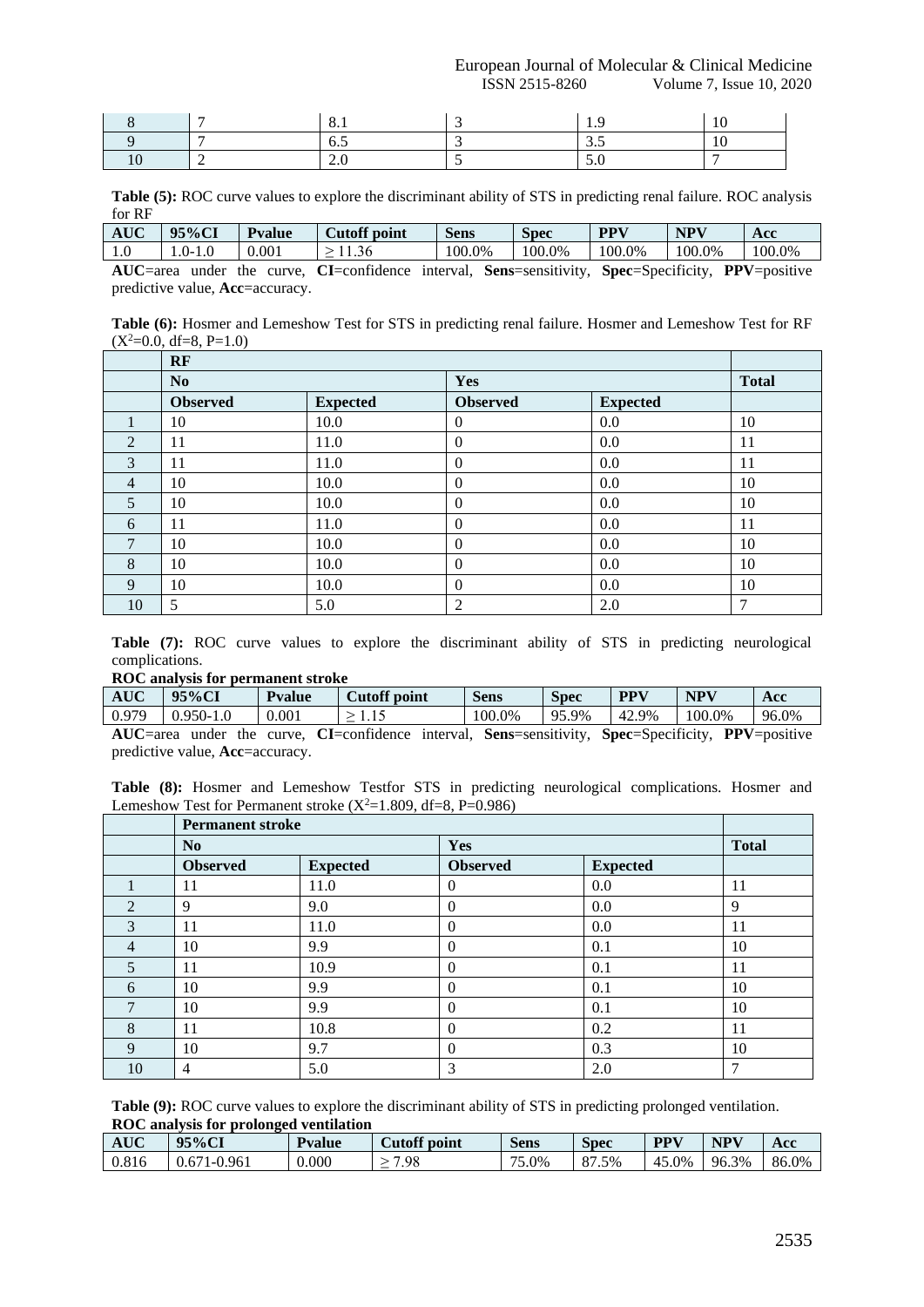**AUC**=area under the curve, **CI**=confidence interval, **Sens**=sensitivity, **Spec**=Specificity, **PPV**=positive predictive value, **Acc**=accuracy.

|                | <b>Prolonged ventilation</b> |                 |                 |                 |                          |  |
|----------------|------------------------------|-----------------|-----------------|-----------------|--------------------------|--|
|                | No.                          |                 | Yes             |                 | <b>Total</b>             |  |
|                | <b>Observed</b>              | <b>Expected</b> | <b>Observed</b> | <b>Expected</b> |                          |  |
|                | 11                           | 10.7            | $\Omega$        | 0.3             | 11                       |  |
| $\mathfrak{D}$ | 10                           | 9.7             | $\overline{0}$  | 0.3             | 10                       |  |
| 3              | Q                            | 10.6            | ◠               | 0.4             | 11                       |  |
| $\overline{4}$ | 10                           | 9.6             | $\Omega$        | 0.4             | 10                       |  |
| 5              | 10                           | 9.5             | $\Omega$        | 0.5             | 10                       |  |
| 6              | Q                            | 9.4             |                 | 0.6             | 10                       |  |
|                | 11                           | 10.1            | $\overline{0}$  | 0.9             | 11                       |  |
| 8              |                              | 8.7             | 3               | 1.3             | 10                       |  |
| $\mathbf Q$    | Q                            | 7.1             |                 | 2.9             | 10                       |  |
| 10             | 2                            | 2.6             |                 | 4.4             | $\overline{\phantom{0}}$ |  |

Table (10): Hosmer and Lemeshow Testfor STS in predicting prolonged ventilation. Hosmer and Lemeshow Test for Prolonged ventilation  $(X^2=14.837, df=8, P=0.062)$ 

**Table (11):** ROC curve values to explore the discriminant ability of STS in predicting DSW infection. ROC analysis for DSW infection

| <b>AUC</b>                                                                                         | $95\%$ CI        | <b>Pyalue</b> | Cutoff point | <b>Sens</b> | <b>Spec</b> | <b>PPV</b> | <b>NPV</b>        | Acc |
|----------------------------------------------------------------------------------------------------|------------------|---------------|--------------|-------------|-------------|------------|-------------------|-----|
| 0.758                                                                                              | $10.673 - 0.842$ | 0.377         | > 0.36       | 100.0%      | 75.8%       | 4.0%       | $100.0\%$   76.0% |     |
| AUC=area under the curve, CI=confidence interval, Sens=sensitivity, Spec=Specificity, PPV=positive |                  |               |              |             |             |            |                   |     |

predictive value, **Acc**=accuracy.

| Table (12): Hosmer and Lemeshow Testfor STS in predicting DSW infection. Hosmer and Lemeshow Test for |  |
|-------------------------------------------------------------------------------------------------------|--|
| DSW infection $(X^2=8.555, df=8, P=0.381)$                                                            |  |

|              | <b>DSW</b> infection |                 |                 |                 |              |
|--------------|----------------------|-----------------|-----------------|-----------------|--------------|
|              | N <sub>0</sub>       |                 | Yes             |                 | <b>Total</b> |
|              | <b>Observed</b>      | <b>Expected</b> | <b>Observed</b> | <b>Expected</b> |              |
|              | 10                   | 9.9             | $\Omega$        | 0.1             | 10           |
| $\bigcap$    | 10                   | 9.9             | $\Omega$        | 0.1             | 10           |
| 3            | 11                   | 10.9            | $\theta$        | 0.1             | 11           |
| 4            | 11                   | 10.9            | $\Omega$        | 0.1             | 11           |
| 5            | 11                   | 10.9            | $\Omega$        | 0.1             | 11           |
| 6            | 11                   | 10.9            | $\Omega$        | 0.1             | 11           |
| $\mathbf{r}$ | 10                   | 9.9             | $\Omega$        | 0.1             | 10           |
| 8            | 9                    | 9.9             |                 | 0.1             | 10           |
| 9            | 10                   | 9.9             | $\Omega$        | 0.1             | 10           |
| 10           | 6                    | 5.9             | $\Omega$        | 0.1             | 6            |

**Table (13):** ROC curve values to explore the discriminant ability of STS in predicting long length of stay. **ROC analysis for long length of stay >14 d**

| <b>AUC</b> | $35\%$ C <sub>1</sub> | <b>P</b> value    | -<br>Cutoff<br>point | <b>Sens</b> | $\sim$<br>Spec | <b>PPV</b>     | $\mathbf{N}$ $\mathbf{P}^{\mathbf{v}}$ | Acc   |
|------------|-----------------------|-------------------|----------------------|-------------|----------------|----------------|----------------------------------------|-------|
| 0.745      | - ۸<br>1.1            | $\sim$<br>ບ ∠ ⊃ ≀ | 1 ن.ر                | 100.0%      | 54<br>54.1%    | $3\%$<br>. ب 4 | 100.0%                                 | 55.0% |

**AUC**=area under the curve,**CI**=confidence interval,**Sens**=sensitivity, **Spec**=Specificity, **PPV**=positive predictive value, **Acc**=accuracy.

**Table (14):** Hosmer and Lemeshow Testfor STS in predicting long length of stay. Hosmer and Lemeshow Test for PLOS > 14 d ( $X^2$ =5.863, df=8, P=0.663)

| PLOS > 14 d     |                 |                 |                 |              |
|-----------------|-----------------|-----------------|-----------------|--------------|
| N <sub>0</sub>  |                 | Yes             |                 | <b>Total</b> |
| <b>Observed</b> | <b>Expected</b> | <b>Observed</b> | <b>Expected</b> |              |
| 10              | 9.9             |                 | 0.1             | 10           |
| 10              | 9.8             |                 | 0.2             | 10           |
| 10              | 9.8             | U               | 0.2             | 10           |
| 10              | 9.8             |                 | 0.2             | 10           |
| 10              | 9.8             |                 | 0.2             | 10           |
| 10              | 10.8            |                 |                 |              |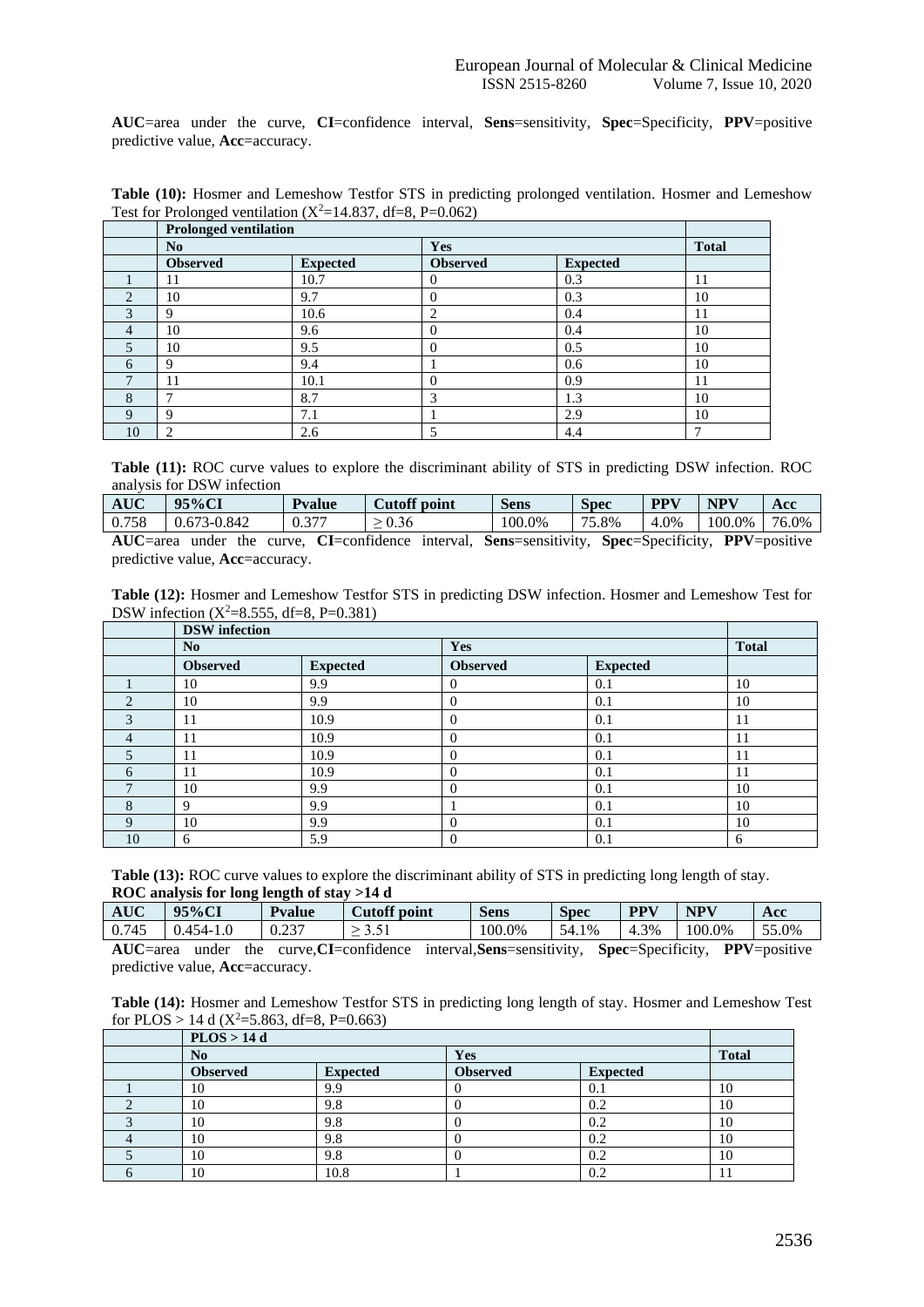European Journal of Molecular & Clinical Medicine ISSN 2515-8260 Volume 7, Issue 10, 2020

| £   | ن ∕                      | $\mathbf{v} \cdot \mathbf{v}$ | ±V. |
|-----|--------------------------|-------------------------------|-----|
| LV. | ن ∕                      | $\mathbf{v} \cdot \mathbf{v}$ | ⊥ ∪ |
|     | $\overline{\phantom{a}}$ | $\mathbf{u} \cdot \mathbf{v}$ | . . |
|     | v.v                      | v.                            |     |

**Correlations found between variables and outcome**

## **Comparisons regarding Mortality:**

**There was a statistically significant correlation** between unstable angina ,low EF ,urgent or emergent status, IABP insertion and mortality as shown in the figures below ( $P<0.05$ ).

**On the otherhand,** there is no significant correlation found between HTN, DM, smoking, previous MI, HF, LM stenosis and mortality (P>0.05)(Table 15)

|  | Table (15): Comparisons regarding Mortality |  |
|--|---------------------------------------------|--|
|  |                                             |  |

|                     | <b>Mortality</b> |                |         |
|---------------------|------------------|----------------|---------|
|                     | Yes $(n=4)$      | No $(n=96)$    | P value |
| <b>HTN</b>          |                  |                |         |
| Yes                 | 1(25)            | 17(17.7)       | 0.554   |
| N <sub>o</sub>      | 3(75)            | 79 (82.3)      |         |
| DM on insulin       |                  |                |         |
| Yes                 | 2(50)            | 50(52.1)       | 1.000   |
| N <sub>o</sub>      | 2(50)            | 46 (47.9)      |         |
| <b>Smoking</b>      |                  |                |         |
| Yes                 | 3(75)            | 84 (87.5)      | 0.432   |
| N <sub>o</sub>      | 1(25)            | 12(12.5)       |         |
| <b>Previous MI</b>  |                  |                |         |
| Yes                 | 1(25)            | 6(6.3)         | 0.255   |
| N <sub>o</sub>      | 3(75)            | 90 (93.8)      |         |
| HF                  |                  |                |         |
| Yes                 | 2(50)            | 23(24)         | 0.260   |
| No                  | 2(50)            | 73 (76)        |         |
| Angina at admission |                  |                |         |
| Stable              | 1(25)            | 84 (87.5)      | 0.010   |
| Unstable            | 3(75)            | 12(12.5)       |         |
| <b>LM</b> stenosis  |                  |                |         |
| Yes                 | 3(75)            | 25(26)         | 0.065   |
| No                  | 1(25)            | 71(74)         |         |
| EF                  | $42 \pm 11.5$    | $55.1 \pm 9.4$ | 0.020   |
| <b>Status</b>       |                  |                |         |
| Elective            | 0(0)             | 66 (68.8)      | 0.000   |
| Urgent              | 3(75)            | 30(31.3)       |         |
| Emergent            | 1(25)            | 0(0)           |         |
| <b>IABP</b>         |                  |                |         |
| Yes                 | 3(75)            | 2(2.1)         | 0.000   |
| $\rm No$            | 1(25)            | 94 (97.9)      |         |

## **Comparisons regarding Prolonged ventilation**

**There was a statistically significant correlation** between HTN ,previous MI ,low EF, urgent or emergent status, IABP insertion and prolonged ventilation as shown in the figures below  $(P<0.05)$ .

**On the otherhand,** there is no significant correlation found between DM, smoking, HF,Angina status , LM stenosis and prolonged ventilation (P>0.05)(Table 16)

## **Comparisons regarding Morbidity or mortality:**

**There was a statistically significant correlation** between HTN ,previous MI ,unstable angina,low EF, urgent or emergent status, IABP insertion and morbidity and mortality as shown in the figures below ( $P<0.05$ ).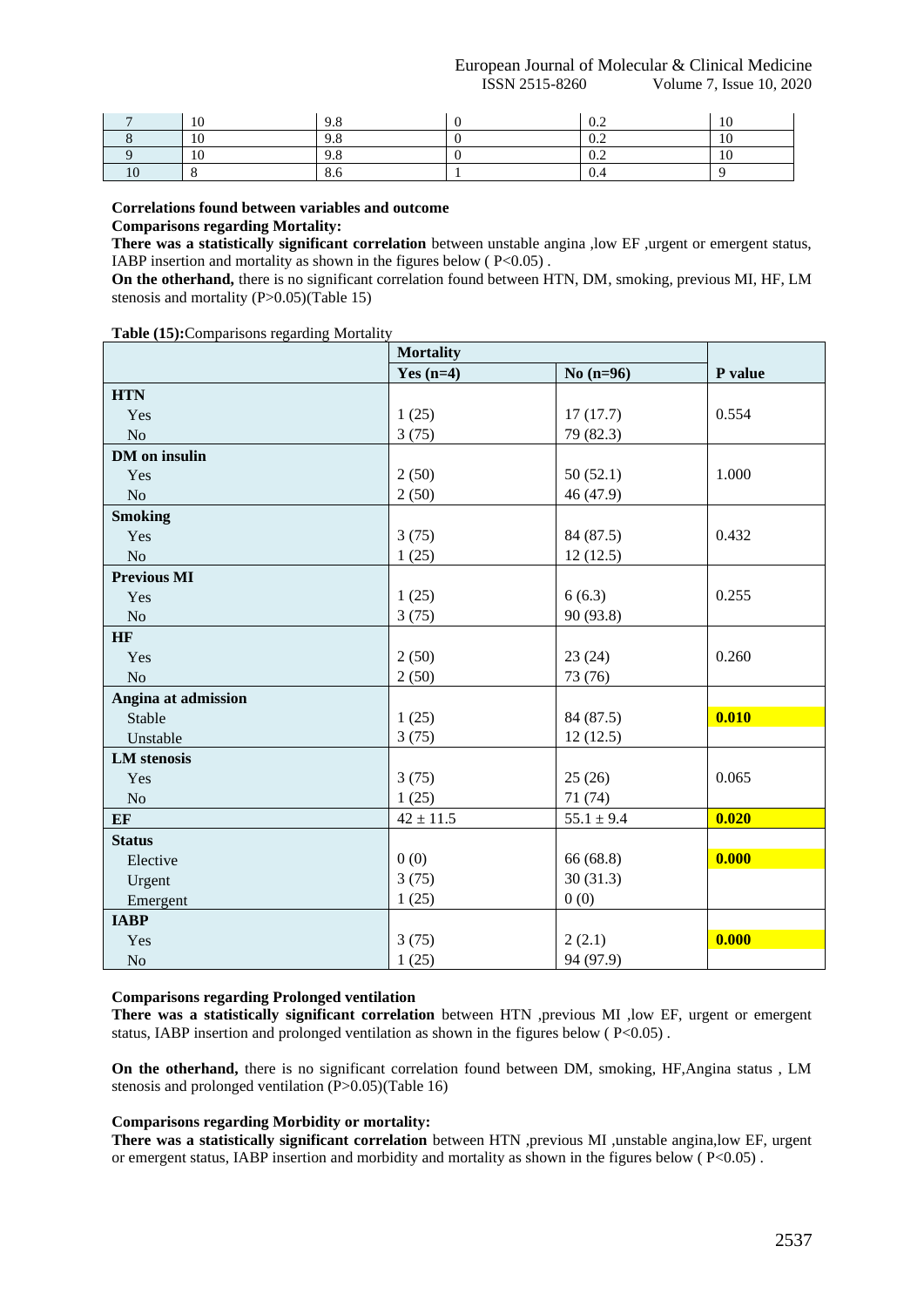**On the otherhand,** there is no significant correlation found between DM, smoking, HF , LM stenosis and morbidity and mortality (P>0.05)(Table 17)

| <b>rapic</b> (10) : comparisons regarding 1 roionged ventriation | <b>Prolonged ventilation</b> |              |         |
|------------------------------------------------------------------|------------------------------|--------------|---------|
|                                                                  | Yes $(n=12)$                 | No $(n=88)$  | P value |
| <b>HTN</b>                                                       |                              |              |         |
| Yes                                                              | 5(41.7)                      | 13(14.8)     | 0.038   |
| N <sub>o</sub>                                                   | 7(58.3)                      | 75 (85.2)    |         |
| <b>DM</b> on insulin                                             |                              |              |         |
| Yes                                                              | 7(58.3)                      | 45(51.1)     | 0.640   |
| N <sub>o</sub>                                                   | 5(41.7)                      | 43 (48.9)    |         |
| <b>Smoking</b>                                                   |                              |              |         |
| Yes                                                              | 10(83.3)                     | 77(87.5)     | 0.653   |
| No                                                               | 2(16.7)                      | 11(12.5)     |         |
| <b>Previous MI</b>                                               |                              |              |         |
| Yes                                                              | 4(33.3)                      | 3(3.4)       | 0.004   |
| No                                                               | 8(66.7)                      | 85 (96.6)    |         |
| HF                                                               |                              |              |         |
| Yes                                                              | 5(41.7)                      | 20(22.7)     | 0.169   |
| N <sub>o</sub>                                                   | 7(58.3)                      | 68 (77.3)    |         |
| Angina at admission                                              |                              |              |         |
| Stable                                                           | 8(66.7)                      | 77(87.5)     | 0.079   |
| Unstable                                                         | 4(33.3)                      | 11(12.5)     |         |
| <b>LM</b> stenosis                                               |                              |              |         |
| Yes                                                              | 5(41.7)                      | 23(26.1)     | 0.308   |
| N <sub>o</sub>                                                   | 7(58.3)                      | 65 (73.9)    |         |
| EF                                                               | $44.3 \pm 11$                | $56 \pm 8.8$ | 0.000   |
| <b>Status</b>                                                    |                              |              |         |
| Elective                                                         | 3(25)                        | 63 (71.6)    | 0.000   |
| Urgent                                                           | 8(66.7)                      | 25(28.4)     |         |
| Emergent                                                         | 1(8.3)                       | 0(0)         |         |
| <b>IABP</b>                                                      |                              |              |         |
| Yes                                                              | 5(41.7)                      | 0(0)         | 0.000   |
| No                                                               | 7(58.3)                      | 88 (100)     |         |

|  |  |  | Table (16): Comparisons regarding Prolonged ventilation |
|--|--|--|---------------------------------------------------------|
|  |  |  |                                                         |

## **Table (17):** Comparisons regarding Morbidity or mortality

|                     | Morbidity or mortality |                |         |
|---------------------|------------------------|----------------|---------|
|                     | Yes $(n=15)$           | $No(n=85)$     | P value |
| <b>HTN</b>          |                        |                |         |
| Yes                 | 7(46.7)                | 11(12.9)       | 0.005   |
| N <sub>o</sub>      | 8(53.3)                | 74 (87.1)      |         |
| DM on insulin       |                        |                |         |
| Yes                 | 10(66.7)               | 42 (49.4)      | 0.217   |
| N <sub>o</sub>      | 5(33.3)                | 43 (50.6)      |         |
| <b>Smoking</b>      |                        |                |         |
| Yes                 | 13 (86.7)              | 74 (87.1)      | 1.000   |
| N <sub>o</sub>      | 2(13.3)                | 11(12.9)       |         |
| <b>Previous MI</b>  |                        |                |         |
| Yes                 | 4(26.7)                | 3(3.5)         | 0.009   |
| N <sub>o</sub>      | 11(73.3)               | 82 (96.5)      |         |
| <b>HF</b>           |                        |                |         |
| Yes                 | 5(33.3)                | 20(23.5)       | 0.518   |
| N <sub>o</sub>      | 10(66.7)               | 65 (76.5)      |         |
| Angina at admission |                        |                |         |
| Stable              | 10(66.7)               | 75 (88.2)      | 0.047   |
| Unstable            | 5(33.3)                | 10(11.8)       |         |
| <b>LM</b> stenosis  |                        |                |         |
| Yes                 | 7(46.7)                | 21(24.7)       | 0.117   |
| N <sub>o</sub>      | 8(53.3)                | 64 (75.3)      |         |
| EF                  | $46.1 \pm 10.7$        | $56.1 \pm 8.8$ | 0.000   |
| <b>Status</b>       |                        |                |         |
| Elective            | 4(26.7)                | 62(72.9)       | 0.000   |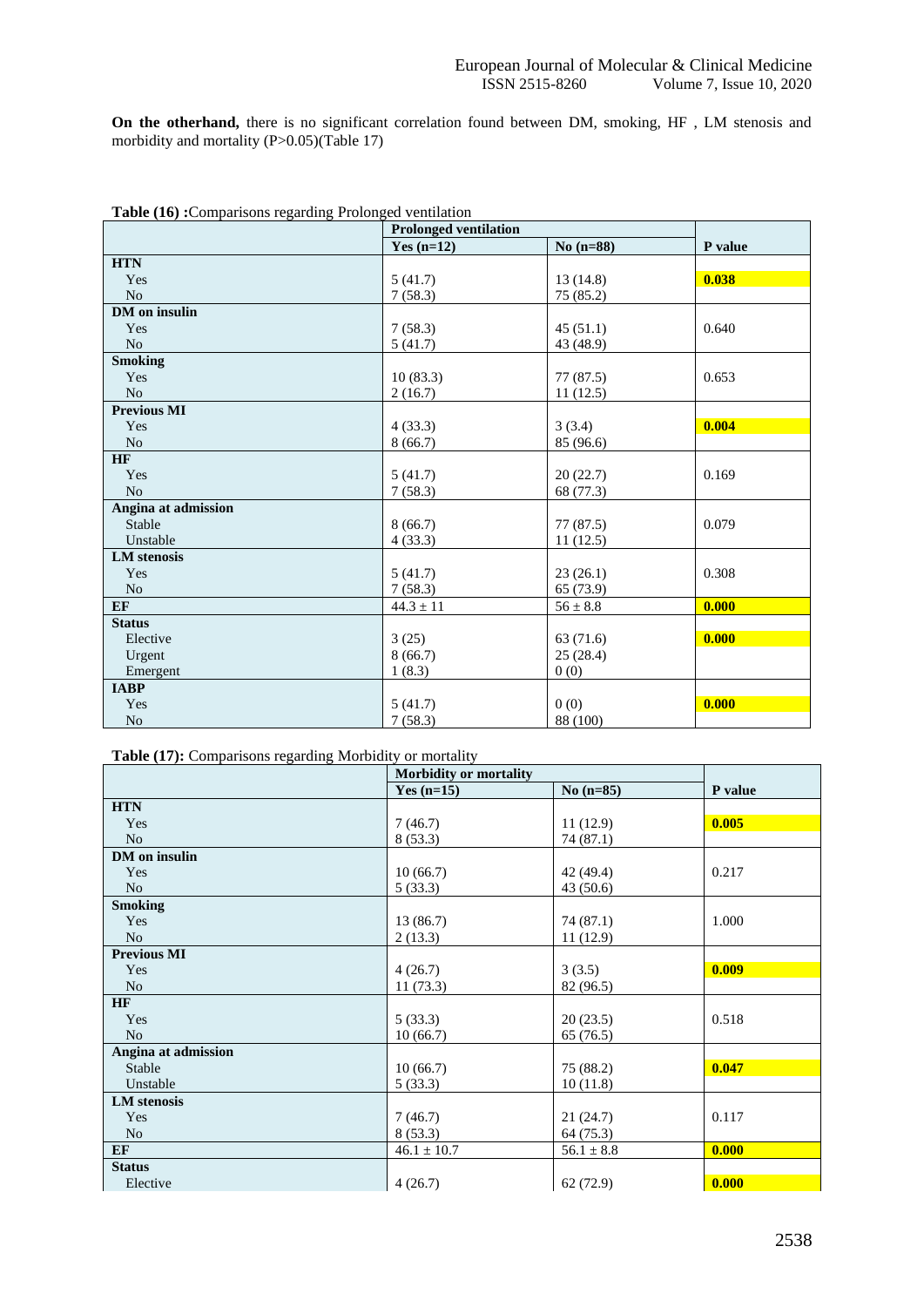| Urgent<br>Emergent | 10(66.7)<br>1(6.7) | 23(27.1)<br>0(0) |       |
|--------------------|--------------------|------------------|-------|
| <b>IABP</b>        |                    |                  |       |
| Yes                | 5(33.3)            | 0(0)             | 0.000 |
| N <sub>o</sub>     | 10(66.7)           | 85 (100)         |       |

#### **DISCUSSION**

Complex coronary Artery disease (CAD) in clinical administration still poses a challenge. As the standard treatment for complex CAD, Coronary Artery Bypass Graft surgery (CABG) has been developed. Medical guidelines have adopted prognostic models and are now largely used to evaluate risk and guide therapy (**Gonzales-Tamayo et al., 2018).**

The score systems that result are useful in determining the risk of side effects in populations which share similar risk profiles **(Van Dieren et al.2012).**

In addition, these tools could be used to evaluate and improve the quality of medical services and to start comparing risk profiles between distinct populations **(Braile et al. 2010)**

While risk estimation techniques are not explicitly designed to measure the risk of individual patient complications, they are largely used to assist doctors in decision-making, particularly in the context of cardiothoracic surgery **(Ferguson et al. 2002).**

Before using the models at locations far off the original cohort, it is advisable to consider the variations in population characteristics across all these potential applications. It is recognised that in comparing to the original source cohort, variations in baseline factors, ethnic (or more specifically, genetically determined) features, as well as environmental factors, could result in major diversions. For example, in an Australian cohort various from the derivation cohort, Yap and peers evaluated the use of EuroSCORE, and the calibration of the model in such new patients was deemed low **(Yap et al.2006).**

Ideally, risk estimation scores must be established at each particular site, taking both local genetic and environmental issues into account **(Almeida et al.2003) .**

Actually, the use of the STS technique is spread in North American hospitals, helping to boost the efficiency of heart surgery, as seen in distinct publications **(Anderson et al.1999).**

STS database subscription was recently opened for applicants outside the United states of america, and TotalCor Hospital, a one-hundred-bed facility involved in the management of patients with cardiovascular disease located in Sao Paulo, Brazil, became the first institution to take part as an international member **(Grover et al.2001)**

Furthermore, we didn't find a significant corelation between **smoking** and occurrence of morbidity or mortality or prolonged ventilation (P>0.05), Despite the proven impact of smoking on the results of patients receiving unstable angina or acute myocardial infarction (MI). **(Nael Al-Sarraf. et al., 2008).**

**Dimas et al. (2014)** study on the Brazilian population has demonstrated good calibration indices for both mortality (X2=6.78, P=0.56) and overall morbidity (X2=6.69, P=0.57). ROC-curve (AUC) region analysis showed good results in detecting the likelihood of death (AUC 0.76; P<0.001), renal failure (AUC 0.79; P<0.001), prolonged ventilation (AUC 0.80; P<0.001), reoperation (AUC 0.76; P<0.001) and significant morbidity (AUC 0.75; P<0.001), that is a combination of the post-surgery complications evaluated. The STS scoring system did not show similar findings for short-term hospital stay (AUC 0.57, P=0.47), long hospital stay, and owing to a low number of occurrences in the population studied, stroke and wound infection can not be properly checked **(Dimas et al. 2014).** 

**Shahian et al. (2018)** reported that the overall model performance was excellent. The c-index for deaths became 0.8 and the c-index for other endpoints varied in the overall population from 0.653 for reoperation to 0.793 for renal failure with an acceptable calibration.

**Farough et al**. (2017) reported also good accuracy of STS score in predicting mortality. Also, the risk of stroke, prolonged ventilation and kidney failure was predicted by STS with good discriminating power in the data recorded.

**A meta-analysis** also done comparing scores for perioperative mortality concluded that the STS score (and also the EuroscoreII) outperform the ACEF (Age, Creatinine and Ejection Fraction) score on discrimination **(Patrick. etal. 2016)**.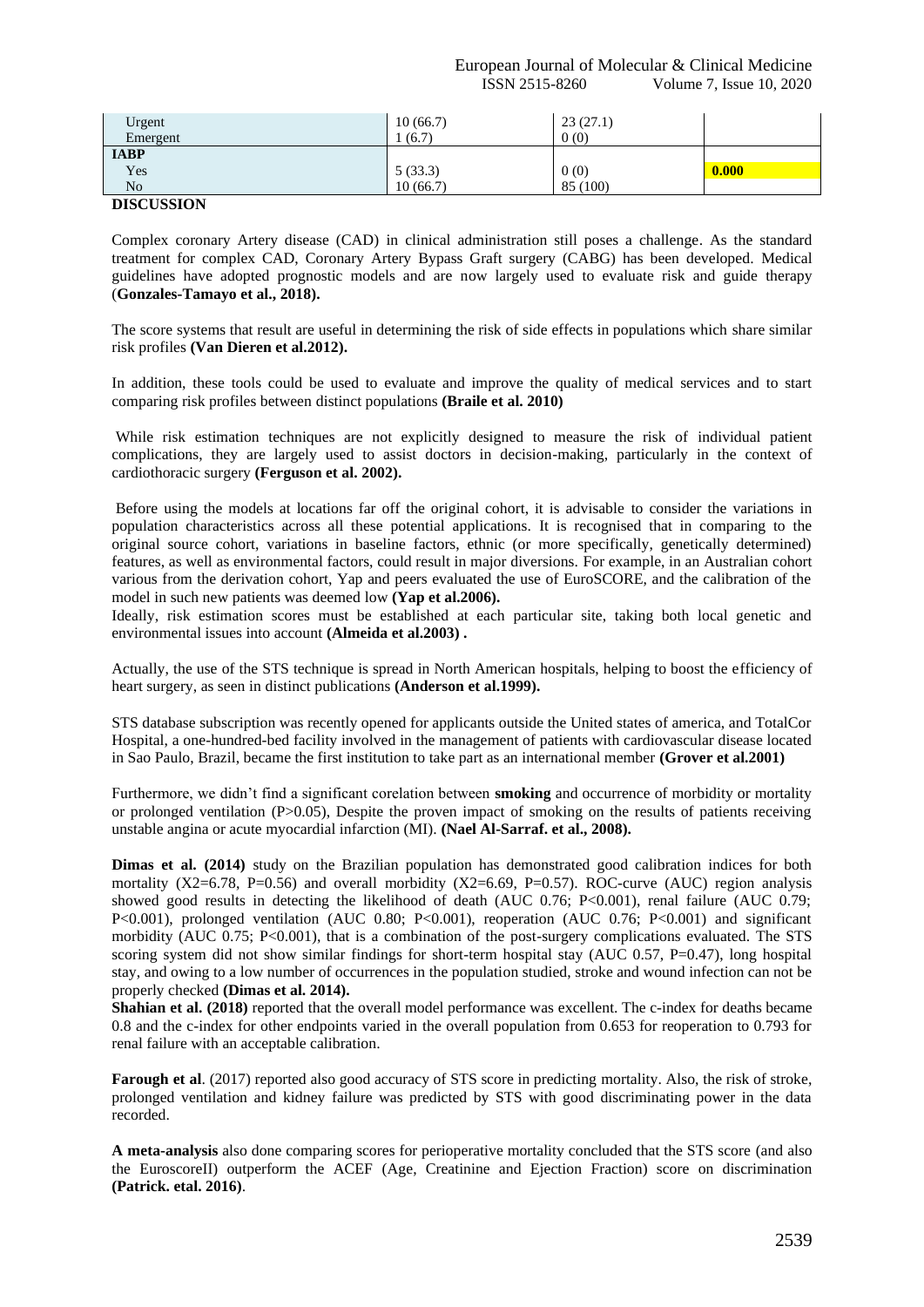**Niv. et al. (2007)** reported that STS score is a good predictor for operative mortality with slight advantage over the Euroscore**.**

#### **Concerning mortality assessment in specific:**

**Gonzales-Tamayo et al. (2018),** reported that mortality was 3.4% slightly lower than our study (4%). They reported also that STS score demonstrated good performance and accuracy for short term mortality.

**Dimas et al.** (2014) also reported there was no differences between observed and expected mortality (X2=6.78, P=0.56). They have overall mortality rate  $4.3\%$  (47/1083), while the observed mortality was 2.3 % (15/659) in the isolated CABG group.

**Farough et al. (2007)** reported that the observed post-surgery deaths became 1.8% (95% CI 1.3% to 2.4%) for off-pump CABG and 1.5% (95% CI 1.1% to 2.1%) for on-pump CABG. The Hosmer-Lemeshow goodness-offit test suggested reasonable precision for both on-pump and off-pump CABG surgery. For STS in off-pump CABG, the region under the ROC curve became 0.81 (95 % CI 0.73 to 0.90) (P=0.567). For STS in on-pump CABG, the region under the ROC curve became  $0.82$  (95 % CI 0.73 to 0.91) (P=0.616). They concluded that both the risk algorithms for STS and EuroSCORE are good predictors of early CABG surgery mortality, whether on-pump or off-pump. They concluded also that to generalize these data, they need much broader sampling of Canadian centres**).**

The overall mortality rate was reported by **Niv et al. (2007)** at 1.8 %; 2.9 % for women patients and 1.5 % for men. The overall STS mortality expected became 2.6 %; for women and men patients, 4.1 % and 2.1 %, respectively.

## **Concerning morbidity:**

**Dimas et al.** (2014) reported that there was no differences between observed and expected morbidity (X2=6.69, P=0.57)**.**

## **Concerning DSWI:**

A special study focusing on sterna wound infection done by **Pedro Silvio et al**. (2011) reported higher incidence of infection 7.2% (143/1975) compared to our study (1%) and stated that STS score can be successfully be used in predicting DSWI in CABG patients.

## **Coming to important preoperative risk factors which were neglected by STS scoring systems:**

We have noticed that some risk factors that we frequently used to find at our institution are ignored by STS scoring system like hypercholesterolemia which has to be adjusted properly and also hypothyroidism which also has to be adjusted well otherwise it will affect the postoperative course like for example the conscious level postoperative .Also, poor mobility secondary to musculoskeletal or other reason , high systolic pulmonary artery pressure ( but chronic lung disease ,pneumonia and tobacco smoking are present as indicators of the chest condition ) are ignored by the score .

The study done by **Munir et al. (2006)** showed that **hypercholesterolemia** affects the myocardial angiogenic process, resulting in endothelial dysfunction.

In our study **hypothyroidism** had no influence on morbidity or mortality. However, the hemodynamic effects of hypothyroidism are well documented and alter postoperative course. **(Larsen et al., 2003).**

Risk factors known to impact results are also not listed in the model itself, such as coronary artery and ascending aortic disease profiles.

**Bernhard et al.** (2012) found that a joining of specific score components from the Euro SCORE and STS, estimating the risk of mortality and the SYNTAX score, representing the complexity of coronary artery disease, can give more accurate results in evaluation risk in individual patients.

#### **Finally, it is possible to explain variations in score findings in multiple and different ways**:

Hypothetical methodological mistakes, changes in case-mix or **differences** in disease etiology, surgical activity;individual surgeon variation, which is known to be significant, surgical techniques, socioeconomic reasons; the defect in referral system result in delayed presentation of patients to cardiac surgery, protocols, and postoperative care.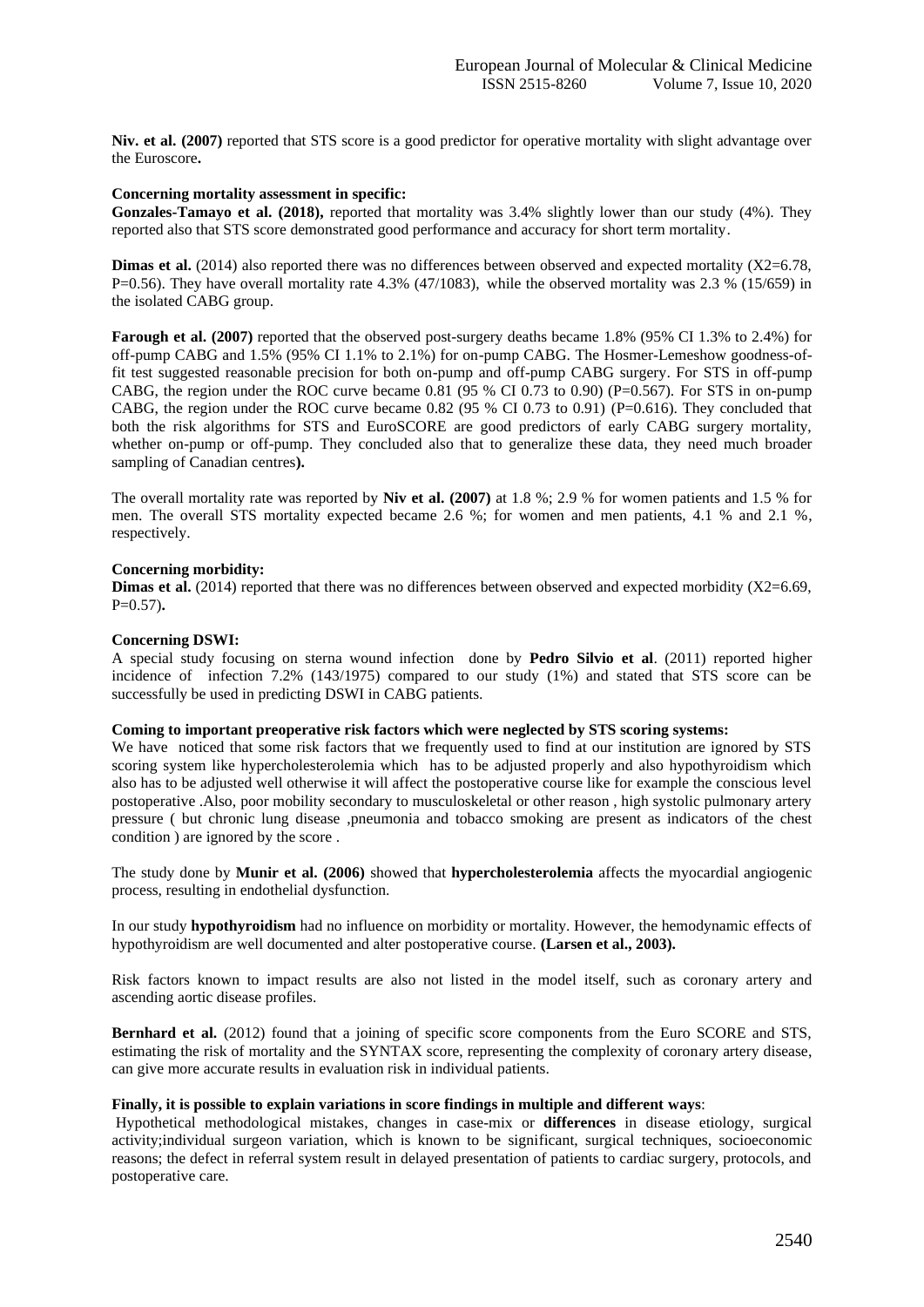## **The Study strengths:**

- A relatively large sample size from previously done local studies allowed better analysis of risk factors.
- Another point that all risk factors included in the STS scoring system were available in our data base allowing calculation of STS values and comparison with the previous results properly.

## **The Study Limitations:**

- The main limitation is that it is a single-center observational study that may restrict the generalisation of our study results to other centers.
- Moreover, due to it is a unicentric study, our sample is not representative of the whole Egyptian population.
- Surgical and anesthetic technique may also play a role, but it was not possible to evaluate these factors in detail.

In addition, our research has indicated a poor ability to predict a short hospital stay period, which is probable to be clarified by our institution's current use of releasing patients on the sixth or seventh post-operative day, implying that almost none of the study patients left the hospital before to that point in time.

### **Conclusion**

- In evaluating the relative effect of specific risk factors on surgical results, risk models are broadly applied. These models allow surgeons to select the optimal therapy option for a particular patient and to advise patients accordingly. They enable the comparison of post-surgery outcomes and help to evaluate qualityimprovement programs
- Our study concluded that, in the population studied subjected to CABG procedures, the STS scoring system has been well calibrated to be utilized, capable of detecting mortality and most of the results examined. Moreover, the statistical methodologies utilised in our study cannot replace the precise and long-term observation of our own population with the development of mathematical methodologies which reflect local genetic and environmental features by the use of suitable databanks.
- STS model showed good **calibration** in Hosmer and Lemeshow Test in predicting mortality, morbidity, renal failure,neurological complications, DSW infection and long length of stay.

\*Also it showed bad calibration in predicting prolonged ventilation

\*However, it could not be assessed for reoperation and short length of stay because there were no events.

• STS showed good **discrimination** power in predicting mortality, morbidity, renal failure, neurological complications, prolonged ventilation, DSWI and prolonged Length of Stay.

\*However, it could not be assessed for reoperation and short length of stay because there were no events.

#### **Recommendations**

It's imperative at the end of our study to provide some recommendations that may be useful for future patients before operating upon them. These recommendations have been drawn in the light of our given results.

- 1- A multicentric study, rather than a unicentric analysis, would therefore be ideal to further validation of STS score risk model.
- 2-A national dataset for all cardiac surgery patients help to collect all risk factors that influence our patients' outcome, aiding in better risk assessment.
- 3-We invite and promote others interested in this area to develop and advise risk models to be used in such situations.
- 4-A new score gathering selected risk factors from the STS score and those scored reflecting the complexity of coronary artery disease can lead to improved precision in predicting the individual risk of a particular cardiac intervention.

#### **REFERENCES**

- **Almeida FF, Barreto SM, Couto BR, Starling CE.:** Predictive factors of in-hospital mortality and of severe perioperative complications in myocardial revascularization surgery. Arq Bras Cardiol. 2003;80(1):51-60, 41-50.
- **Anderson RJ, O'Brien M, MaWhinney S, VillaNueva CB, Moritz TE, Sethi GK. :** Renal failure predisposes patients to adverse outcome after coronary artery bypass surgery. VA Cooperative Study #5. Kidney Int. 1999;55(3):1057-62
- **Bernhard Metzler and Bernhard Winkler.** SYNTAX, STS and Euro SCORE How good are they for risk estimation in atherosclerotic heart disease? Thrombosis and Haemostasis, 2012,108.6.